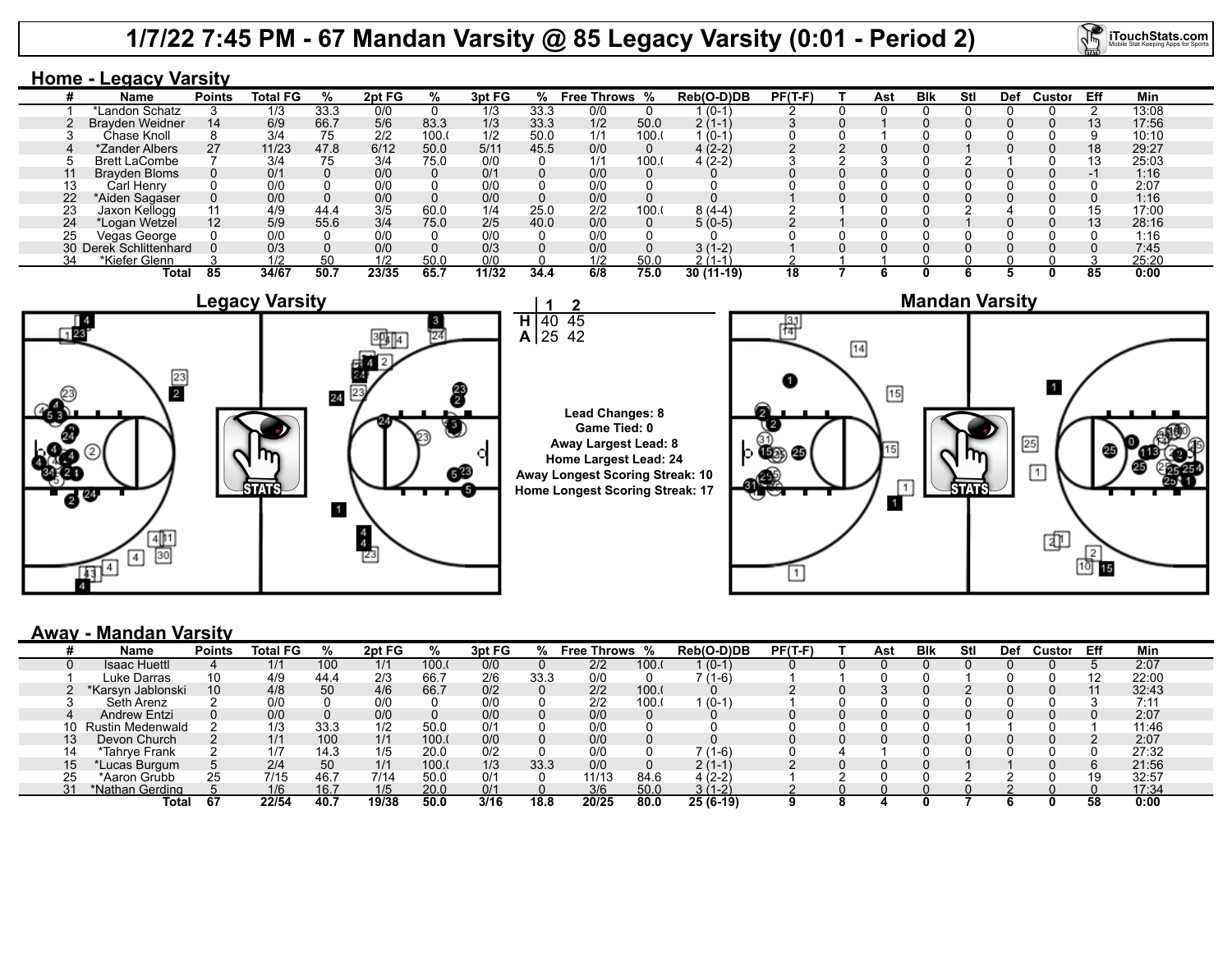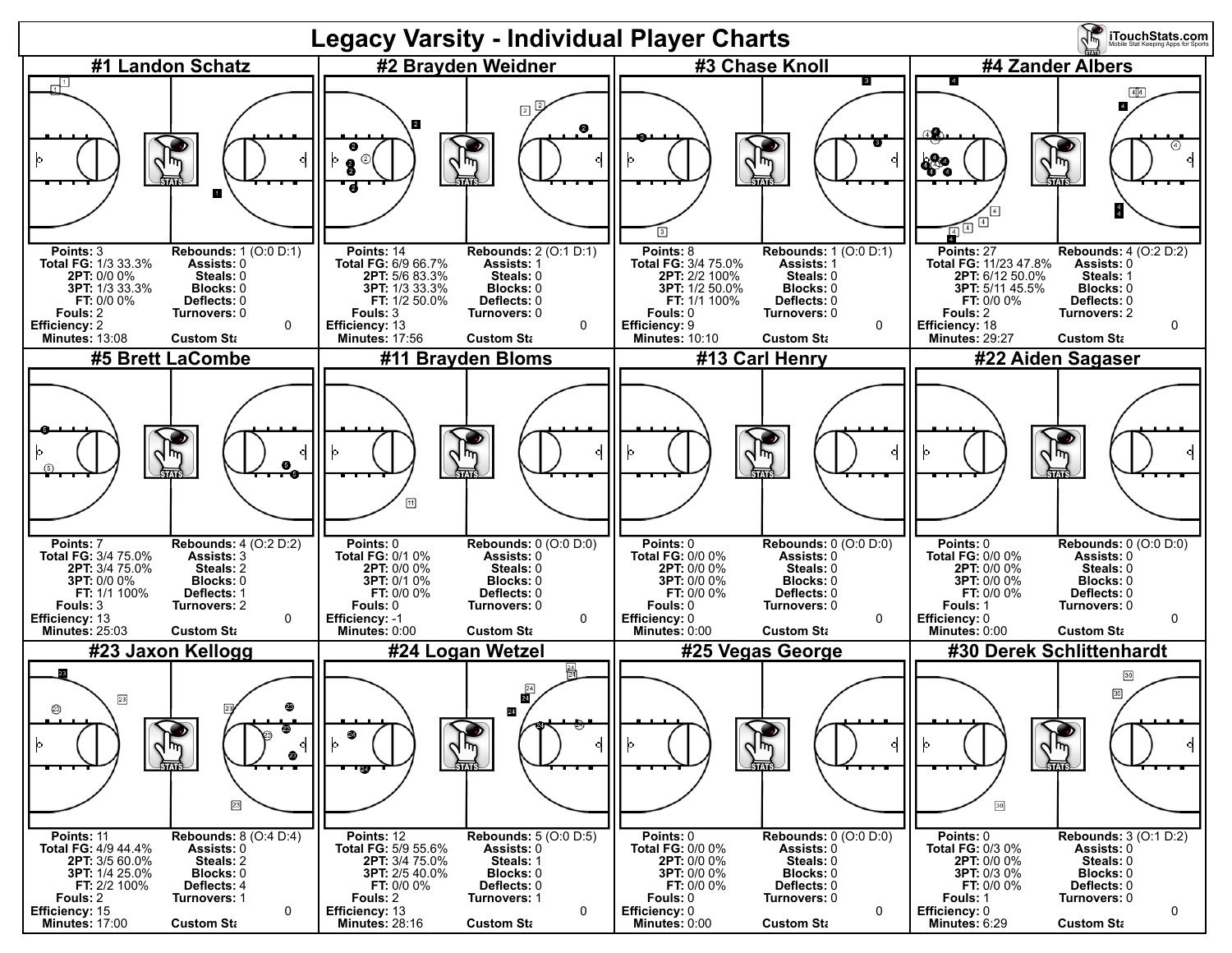# **Legacy Varsity - Individual Player Charts**

**iTouchStats.com** 

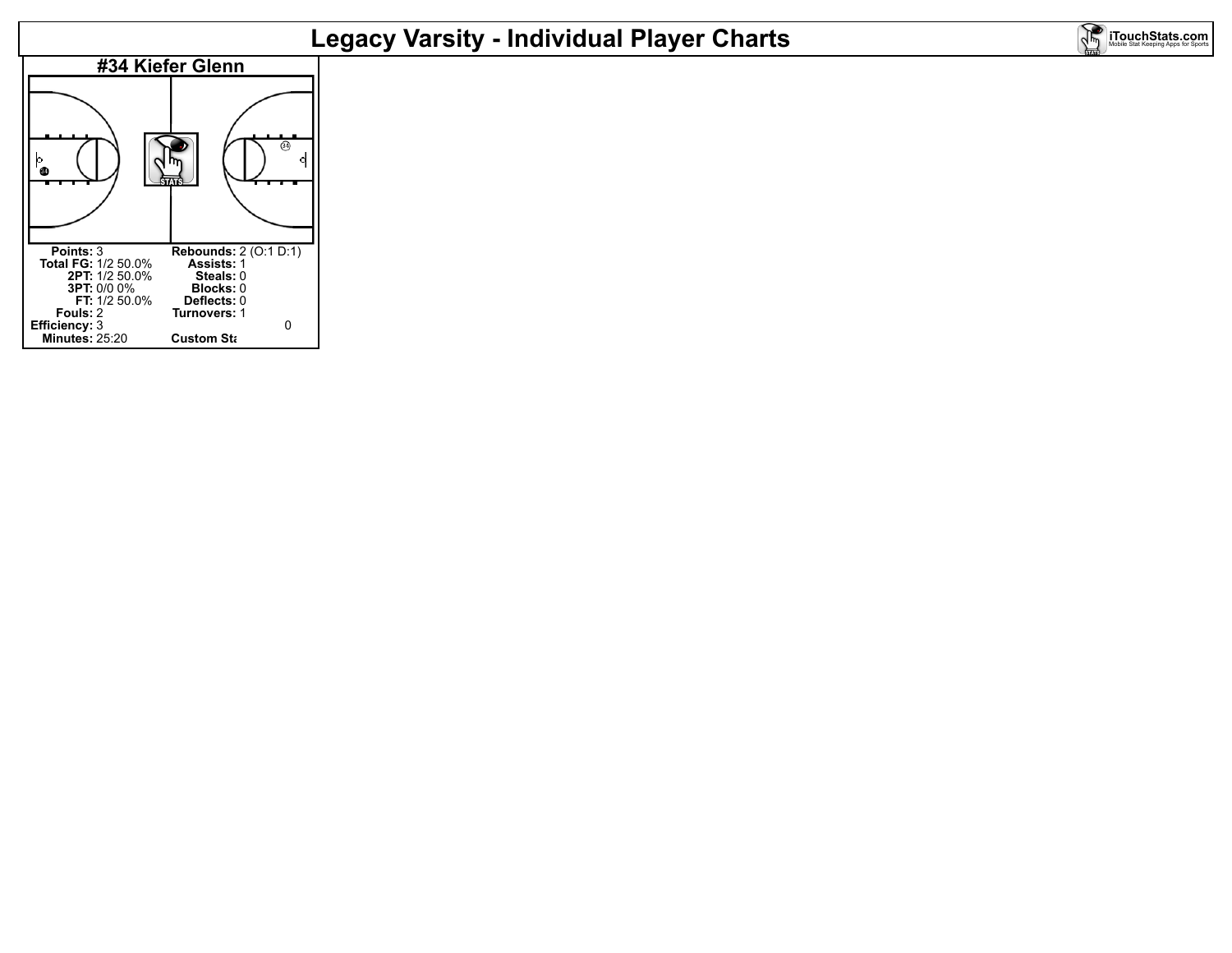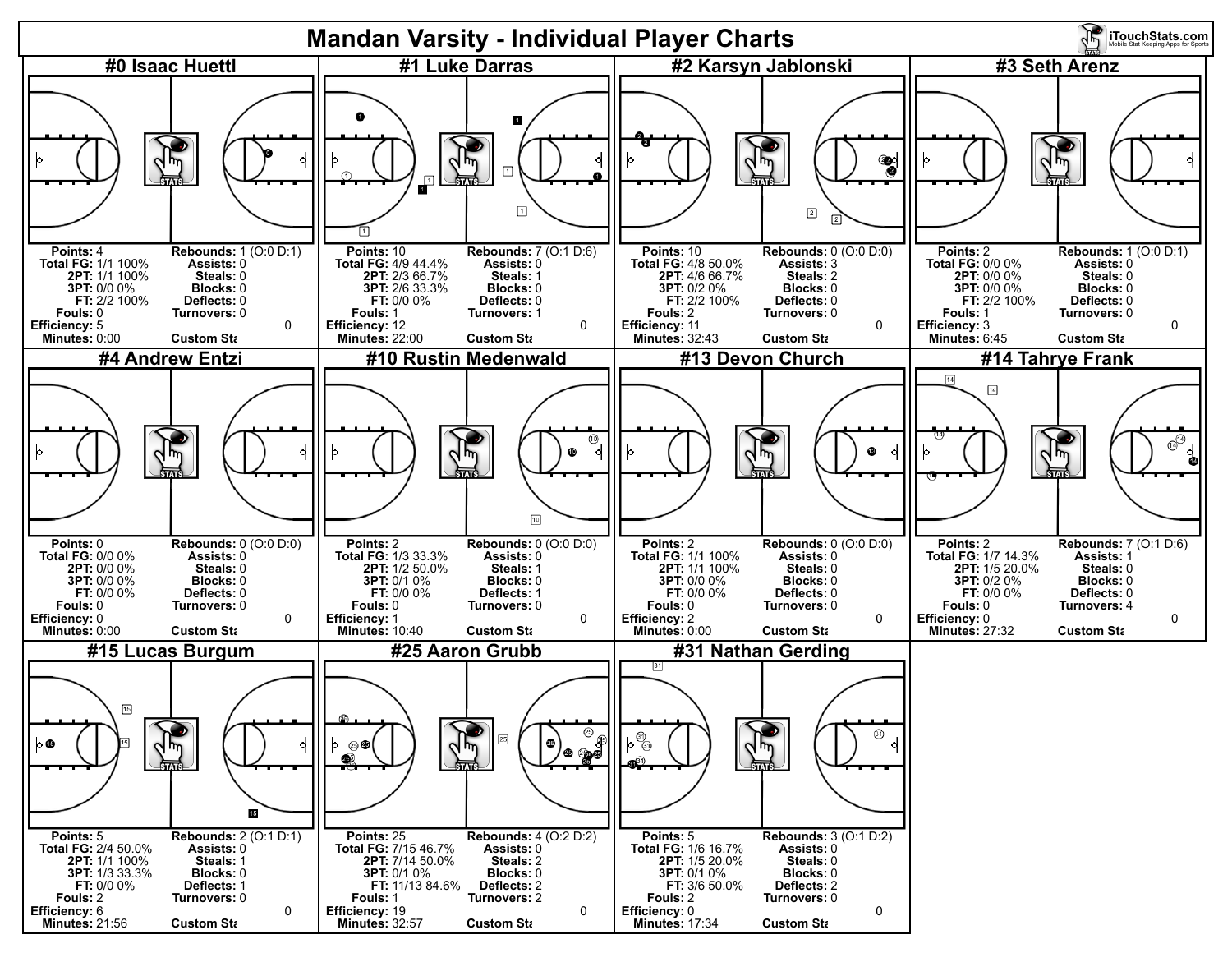Mandan Varsity

**Bold: Game Tied** *Bold Italic: Lead Change*

## Legacy Varsity **Gall** Bold: Game Tied<br>Mandan Varsity **Bold Italic: Lead Change Came Came Log**

|              |                            | Period - 1                                |                                        |
|--------------|----------------------------|-------------------------------------------|----------------------------------------|
| <b>Score</b> | Time                       | Stat                                      | Player                                 |
|              | 18:00 - P1                 | Starter                                   | #1 Landon Schatz                       |
|              | 18:00 - P1                 | Subbed In                                 | #1 Landon Schatz                       |
|              | 18:00 - P1                 | Starter                                   | #4 Zander Albers                       |
|              | 18:00 - P1                 | Subbed In                                 | #4 Zander Albers                       |
|              | 18:00 - P1                 | Starter                                   | #22 Aiden Sagaser                      |
|              | 18:00 - P1<br>18:00 - P1   | Subbed In<br>Starter                      | #22 Aiden Sagaser<br>#24 Logan Wetzel  |
|              | 18:00 - P1                 | Subbed In                                 | #24 Logan Wetzel                       |
|              | 18:00 - P1                 | Starter                                   | #34 Kiefer Glenn                       |
|              | 18:00 - P1                 | Subbed In                                 | #34 Kiefer Glenn                       |
|              | 18:00 - P1                 | Starter                                   | #2 Karsyn Jablonski                    |
|              | 18:00 - P1                 | Subbed In                                 | #2 Karsyn Jablonski                    |
|              | 18:00 - P1<br>18:00 - P1   | <b>Starter</b><br>Subbed In               | #14 Tahrye Frank<br>#14 Tahrye Frank   |
|              | 18:00 - P1                 | Starter                                   | #15 Lucas Burgum                       |
|              | 18:00 - P1                 | Subbed In                                 | #15 Lucas Burgum                       |
|              | 18:00 - P1                 | Starter                                   | #25 Aaron Grubb                        |
|              | 18:00 - P1                 | Subbed In                                 | #25 Aaron Grubb                        |
|              | 18:00 - P1                 | Starter                                   | #31 Nathan Gerding                     |
|              | 18:00 - P1<br>18:00 - P1   | Subbed In<br>Subbed Out                   | #31 Nathan Gerding                     |
|              | 18:00 - P1                 | Subbed In                                 | #22 Aiden Sagaser<br>#5 Brett LaCombe  |
|              | 17:58 - P1                 | Gains Ball Possession                     | Legacy Varsity                         |
|              | 17:30 - P1                 | Missed 2pt Shot                           | #24 Logan Wetzel                       |
|              | 17:23 - P1                 | Defensive Rebound                         | #31 Nathan Gerding                     |
| $0 - 2$      | 17:14 - P1                 | Made 2pt Shot                             | #25 Aaron Grubb                        |
| $3 - 2$      | 17:14 - P1<br>16:55 - P1   | <b>Assist</b>                             | #14 Tahrye Frank<br>#1 Landon Schatz   |
|              | $16:55 - P1$               | <b>Made 3pt Shot</b><br>Assist            | #5 Brett LaCombe                       |
|              | 16:39 - P1                 | Missed 2pt Shot                           | #14 Tahrye Frank                       |
|              | 16:39 - P1                 | Defensive Rebound                         | #4 Zander Albers                       |
|              | 16:21 - P1                 | Turnover                                  | #34 Kiefer Glenn                       |
|              | 15:53 - P1                 | Missed 2pt Shot                           | #25 Aaron Grubb                        |
|              | 15:53 - P1                 | Offensive Rebound                         | #14 Tahrye Frank                       |
|              | 15:49 - P1<br>15:38 - P1   | Missed 2pt Shot<br>Foul                   | #14 Tahrye Frank<br>#24 Logan Wetzel   |
| $3 - 4$      | $15:21 - P1$               | <b>Made 2pt Shot</b>                      | #31 Nathan Gerding                     |
| 6 - 4        | 15:09 - P1                 | <b>Made 3pt Shot</b>                      | #4 Zander Albers                       |
|              | 14:46 - P1                 | Missed 2pt Shot                           | #25 Aaron Grubb                        |
|              | 14:46 - P1                 | Defensive Rebound                         | #24 Logan Wetzel                       |
|              | 14:44 - P1<br>14:28 - P1   | Turnover                                  | #4 Zander Albers<br>#31 Nathan Gerding |
|              | 14:28 - P1                 | Missed 2pt Shot<br>Foul                   | #4 Zander Albers                       |
| $6 - 5$      | 14:28 - P1                 | Made Free Throw                           | #31 Nathan Gerding                     |
|              | 14:28 - P1                 | <b>Missed Free Throw</b>                  | #31 Nathan Gerding                     |
|              | 14:28 - P1                 | Defensive Rebound                         | #24 Logan Wetzel                       |
|              | 14:13 - P1                 | Missed 3pt Shot                           | #24 Logan Wetzel                       |
| $6 - 7$      | 14:13 - P1<br>14:03 - P1   | Defensive Rebound<br><b>Made 2pt Shot</b> | #14 Tahrye Frank<br>#25 Aaron Grubb    |
|              | 14:02 - P1                 | Foul                                      | #34 Kiefer Glenn                       |
|              | 14:02 - P1                 | Subbed Out                                | #1 Landon Schatz                       |
|              | 14:02 - P1                 | Subbed In                                 | #2 Brayden Weidner                     |
|              | 14:02 - P1                 | Subbed Out                                | #24 Logan Wetzel                       |
|              | 14:02 - P1<br>14:02 - P1   | Subbed In<br>Subbed Out                   | #23 Jaxon Kellogg<br>#15 Lucas Burgum  |
|              | 14:02 - P1                 | Subbed In                                 | #1 Luke Darras                         |
|              | 14:02 - P1                 | <b>Missed Free Throw</b>                  | #25 Aaron Grubb                        |
|              | 14:02 - P1                 | Offensive Rebound                         | #1 Luke Darras                         |
|              | 13:49 - P1                 | Missed 3pt Shot                           | #31 Nathan Gerding                     |
|              | 13:49 - P1                 | Defensive Rebound                         | #23 Jaxon Kellogg                      |
|              | 13:35 - P1<br>13:35 - P1   | Steal<br>Turnover                         | #1 Luke Darras<br>#5 Brett LaCombe     |
| $6 - 9$      | $13:35 - P1$               | Made 2pt Shot                             | #2 Karsyn Jablonski                    |
|              | 13:16 - P1                 | Missed 3pt Shot                           | #4 Zander Albers                       |
|              | $13:16 - P1$               | Defensive Rebound                         | #14 Tahrye Frank                       |
|              | $13:05 - P1$               | Subbed Out                                | #25 Aaron Grubb                        |
|              | 13:05 - P1                 | Subbed In                                 | #10 Rustin Medenwald                   |
|              | 13:00 - P1<br>12:59 - P1   | Missed 2pt Shot<br>Foul                   | #31 Nathan Gerding                     |
| $6 - 10$     | 12:59 - P1                 | Made Free Throw                           | #5 Brett LaCombe<br>#31 Nathan Gerding |
|              | 12:59 - P1                 | Subbed Out                                | #34 Kiefer Glenn                       |
|              | 12:59 - P1                 | Subbed In                                 | #3 Chase Knoll                         |
| $6 - 11$     | 12:59 - P1                 | Made Free Throw                           | #31 Nathan Gerding                     |
|              | 12:59 - P1                 | Subbed Out                                | #31 Nathan Gerding                     |
|              | $12:59 - P1$<br>12:45 - P1 | Subbed In<br>Steal                        | #25 Aaron Grubb<br>#2 Karsyn Jablonski |
|              | 12:43 - P1                 | Turnover                                  | #23 Jaxon Kellogg                      |
|              | 12:38 - P1                 | Steal                                     | #23 Jaxon Kellogg                      |

|          | 12:38 - P1                       | Turnover                               | #25 Aaron Grubb                            |
|----------|----------------------------------|----------------------------------------|--------------------------------------------|
|          | 12:25 - P1                       | Turnover                               | #4 Zander Albers                           |
|          | 12:24 - P1                       | Turnover                               | #1 Luke Darras                             |
|          | 12:24 - P1                       | Foul                                   | #1 Luke Darras                             |
|          | $12:12 - P1$                     | Steal                                  | #10 Rustin Medenwald                       |
|          | 12:05 - P1                       | Subbed Out                             | #4 Zander Albers                           |
|          | 12:05 - P1<br>$12:05 - P1$       | Subbed In<br>Subbed Out                | #24 Logan Wetzel                           |
|          | 12:05 - P1                       | Subbed In                              | #14 Tahrye Frank<br>#15 Lucas Burgum       |
| $6 - 14$ | 11:57 - P1                       | Made 3pt Shot                          | #1 Luke Darras                             |
|          | $11:57 - P1$                     | Assist                                 | #2 Karsyn Jablonski                        |
|          | 11:38 - P1                       | Missed 3pt Shot                        | #23 Jaxon Kellogg                          |
|          | 11:38 - P1                       | Defensive Rebound                      | #1 Luke Darras                             |
|          | 11:20 - P1                       | Subbed Out                             | #5 Brett LaCombe                           |
|          | 11:20 - P1                       | Subbed In                              | #30 Derek Schlittenhardt                   |
|          | 11:20 - P1                       | Deflection                             | #23 Jaxon Kellogg                          |
|          | 11:20 - P1                       | Deflection                             | #10 Rustin Medenwald                       |
|          | 8 - 14 11:11 - P1                | Made 2pt Shot                          | #24 Logan Wetzel                           |
|          | $10:55 - P1$                     | Missed 2pt Shot                        | #1 Luke Darras                             |
|          | 10:54 - P1                       | Defensive Rebound                      | #24 Logan Wetzel                           |
|          | 11 - 14 10:44 - P1               | Made 3pt Shot                          | #24 Logan Wetzel                           |
|          | 10:44 - P1                       | Assist                                 | #2 Brayden Weidner                         |
|          | $10:37 - P1$                     | Gains Ball Possession                  | <b>Mandan Varsity</b>                      |
|          | 10:26 - P1<br>10:26 - P1         | Missed 3pt Shot<br>Defensive Rebound   | #1 Luke Darras<br>#30 Derek Schlittenhardt |
|          | $10:15 - P1$                     | Missed 2pt Shot                        | #23 Jaxon Kellogg                          |
|          | 10:14 - P1                       | Offensive Rebound                      | #23 Jaxon Kellogg                          |
|          | 13 - 14 10:13 - P1               | Made 2pt Shot                          | #23 Jaxon Kellogg                          |
|          | $10:12 - P1$                     | Timeout - Half                         | Mandan Varsity                             |
|          | 10:12 - P1                       | Subbed Out                             | #2 Brayden Weidner                         |
|          | $10:12 - P1$                     | Subbed In                              | #5 Brett LaCombe                           |
|          | $9:58 - P1$                      | Subbed Out                             | #10 Rustin Medenwald                       |
|          | $9:58 - P1$                      | Subbed In                              | #31 Nathan Gerding                         |
|          | $9:58 - P1$                      | Deflection                             | #25 Aaron Grubb                            |
|          | $9:32 - P1$                      | Missed 3pt Shot                        | #24 Logan Wetzel                           |
|          | $9:32 - P1$                      | Offensive Rebound                      | #5 Brett LaCombe                           |
|          | $9:26 - P1$                      | Missed 3pt Shot                        | #30 Derek Schlittenhardt                   |
|          | $9:26 - P1$                      | Offensive Rebound                      | #23 Jaxon Kellogg                          |
|          | $9:20 - P1$                      | Deflection                             | #31 Nathan Gerding                         |
|          | 15 - 14 9:10 - P1<br>$8:45 - P1$ | Made 2pt Shot<br>Subbed Out            | #23 Jaxon Kellogg<br>#2 Karsyn Jablonski   |
|          | $8:45 - P1$                      | Subbed In                              | #14 Tahrye Frank                           |
|          | $8:42 - P1$                      | Missed 3pt Shot                        | #14 Tahrye Frank                           |
|          | $8:42 - P1$                      | Offensive Rebound                      | #25 Aaron Grubb                            |
|          | $8:42 - P1$                      | Subbed Out                             | #3 Chase Knoll                             |
|          | $8:42 - P1$                      | Subbed In                              | #34 Kiefer Glenn                           |
|          | $8:42 - P1$                      | Subbed Out                             | #25 Aaron Grubb                            |
|          | $8:42 - P1$                      | Subbed In                              | #2 Karsyn Jablonski                        |
|          | $8:35 - P1$                      | Missed 3pt Shot                        | #30 Derek Schlittenhardt                   |
|          | $8:35 - P1$                      | Defensive Rebound                      | #1 Luke Darras                             |
|          | $8:11 - P1$                      | Missed 3pt Shot                        | #15 Lucas Burgum                           |
|          | $8:11 - P1$                      | Offensive Rebound                      | #31 Nathan Gerding                         |
|          | $8:07 - P1$                      | Missed 2pt Shot                        | #31 Nathan Gerding                         |
|          | $8:05 - P1$                      | Offensive Rebound                      | #15 Lucas Burgum                           |
|          | 15 - 16 8:04 - P1<br>$8:03 - P1$ | <b>Made 2pt Shot</b><br>Timeout - Half | #15 Lucas Burgum                           |
|          | $8:03 - P1$                      | Subbed Out                             | Legacy Varsity<br>#30 Derek Schlittenhardt |
|          | $8:03 - P1$                      | Subbed In                              | #4 Zander Albers                           |
|          | 7:45 - P1                        | Missed 3pt Shot                        | #23 Jaxon Kellogg                          |
|          | 7:41 - P1                        | Offensive Rebound                      | #5 Brett LaCombe                           |
|          | 18 - 16 7:39 - P1                | <b>Made 3pt Shot</b>                   | #24 Logan Wetzel                           |
|          | $7:38 - P1$                      | Assist                                 | #5 Brett LaCombe                           |
|          | 7:33 - P1                        | Deflection                             | #23 Jaxon Kellogg                          |
|          | 7:33 - P1                        | Subbed Out                             | #1 Luke Darras                             |
|          | $7:33 - P1$                      | Subbed In                              | #10 Rustin Medenwald                       |
|          | $7:20 - P1$                      | Missed 3pt Shot                        | #14 Tahrye Frank                           |
|          | 7:20 - P1                        | Defensive Rebound                      | #24 Logan Wetzel                           |
|          | $7:10 - P1$                      | Missed 2pt Shot                        | #34 Kiefer Glenn                           |
|          | $7:10 - P1$                      | Foul                                   | #31 Nathan Gerding                         |
|          | 19 - 16 7:10 - P1                | Made Free Throw                        | #34 Kiefer Glenn                           |
|          | $7:10 - P1$                      | Subbed Out<br>Subbed In                | #23 Jaxon Kellogg                          |
|          | $7:10 - P1$<br>$7:10 - P1$       | Subbed Out                             | #1 Landon Schatz                           |
|          | 7:10 - P1                        | Subbed In                              | #31 Nathan Gerding<br>#25 Aaron Grubb      |
|          | 7:10 - P1                        | Missed Free Throw                      | #34 Kiefer Glenn                           |
|          | $7:10 - P1$                      | Defensive Rebound                      | #14 Tahrye Frank                           |
|          | 7:10 - P1                        | Turnover                               | #14 Tahrye Frank                           |
|          | 7:02 - P1                        | Foul                                   | #1 Landon Schatz                           |
|          | $6:49 - P1$                      | Missed 3pt Shot                        | #15 Lucas Burgum                           |
|          | $6:49 - P1$                      | Defensive Rebound                      | #34 Kiefer Glenn                           |
|          | 21 - 16 6:29 - P1                | Made 2pt Shot                          | #5 Brett LaCombe                           |

| #25 Aaron Grubb                                 |
|-------------------------------------------------|
| #4 Zander Albers<br>#1 Luke Darras              |
| #1 Luke Darras                                  |
| #10 Rustin Medenwald<br>#4 Zander Albers        |
| #24 Logan Wetzel                                |
| #14 Tahrye Frank                                |
| #15 Lucas Burgum<br>#1 Luke Darras              |
| #2 Karsyn Jablonski                             |
| #23 Jaxon Kellogg<br>#1 Luke Darras             |
| #5 Brett LaCombe                                |
| #30 Derek Schlittenhardt                        |
| #23 Jaxon Kellogg<br>#10 Rustin Medenwald       |
| #24 Logan Wetzel                                |
| #1 Luke Darras<br>#24 Logan Wetzel              |
| #24 Logan Wetzel                                |
| #2 Brayden Weidner                              |
| <b>Mandan Varsity</b><br>#1 Luke Darras         |
| #30 Derek Schlittenhardt                        |
| #23 Jaxon Kellogg                               |
| #23 Jaxon Kellogg<br>#23 Jaxon Kellogg          |
| Mandan Varsity                                  |
| #2 Brayden Weidner<br>#5 Brett LaCombe          |
| #10 Rustin Medenwald                            |
| #31 Nathan Gerding                              |
| #25 Aaron Grubb<br>#24 Logan Wetzel             |
| #5 Brett LaCombe                                |
| #30 Derek Schlittenhardt<br>#23 Jaxon Kellogg   |
| #31 Nathan Gerding                              |
| #23 Jaxon Kellogg<br>#2 Karsyn Jablonski        |
| #14 Tahrye Frank                                |
| #14 Tahrye Frank                                |
| #25 Aaron Grubb<br>#3 Chase Knoll               |
| #34 Kiefer Glenn                                |
| #25 Aaron Grubb                                 |
| #2 Karsyn Jablonski<br>#30 Derek Schlittenhardt |
| #1 Luke Darras                                  |
| #15 Lucas Burgum<br>#31 Nathan Gerding          |
| #31 Nathan Gerding                              |
| #15 Lucas Burgum<br>#15 Lucas Burgum            |
| Legacy Varsity                                  |
| #30 Derek Schlittenhardt                        |
| #4 Zander Albers<br>#23 Jaxon Kellogg           |
| #5 Brett LaCombe                                |
| #24 Logan Wetzel<br>#5 Brett LaCombe            |
| #23 Jaxon Kellogg                               |
| #1 Luke Darras                                  |
| #10 Rustin Medenwald<br>#14 Tahrye Frank        |
| #24 Logan Wetzel                                |
| #34 Kiefer Glenn<br>#31 Nathan Gerding          |
| #34 Kiefer Glenn                                |
| #23 Jaxon Kellogg                               |
| #1 Landon Schatz<br>#31 Nathan Gerding          |
| #25 Aaron Grubb                                 |
| #34 Kiefer Glenn<br>#14 Tahrye Frank            |
| #14 Tahrye Frank                                |
| #1 Landon Schatz                                |
|                                                 |
| #15 Lucas Burgum<br>#34 Kiefer Glenn            |

| $6:12 - P1$<br>Turnover<br>#14 Tahrye Frank<br>6:12 - P1<br>#24 Logan Wetzel<br>Subbed Out<br>6:12 - P1<br>Subbed In<br>#2 Brayden Weidner<br>6:12 - P1<br>Subbed Out<br>#5 Brett LaCombe<br>6:12 - P1<br>#3 Chase Knoll<br>Subbed In<br>$6:12 - P1$<br>Subbed Out<br>#15 Lucas Burgum<br>6:12 - P1<br>Subbed In<br>#1 Luke Darras<br>24 - 16 6:03 - P1<br>#4 Zander Albers<br>Made 3pt Shot<br>#3 Chase Knoll<br>6:03 - P1<br>Assist<br>5:30 - P1<br>Missed 3pt Shot<br>#1 Luke Darras<br>#3 Chase Knoll<br>5:30 - P1<br>Defensive Rebound<br>26 - 16 5:20 - P1<br>Made 2pt Shot<br>#3 Chase Knoll<br>$5:16 - P1$<br>Foul<br>#2 Karsyn Jablonski<br>Subbed Out<br>#10 Rustin Medenwald<br>5:09 - P1<br>5:09 - P1<br>Subbed In<br>#31 Nathan Gerding<br>27 - 16 5:09 - P1<br>Made Free Throw<br>#3 Chase Knoll<br>Turnover - Forced: Shot Clock \<br>4:46 - P1<br><b>Mandan Varsity</b><br>30 - 16 3:57 - P1<br>Made 3pt Shot<br>#3 Chase Knoll<br>3:56 - P1<br>Timeout - Full<br><b>Mandan Varsity</b><br>$3:56 - P1$<br>Subbed Out<br>#1 Landon Schatz<br>#5 Brett LaCombe<br>3:56 - P1<br>Subbed In<br>3:56 - P1<br>Subbed Out<br>#3 Chase Knoll<br>3:56 - P1<br>Subbed In<br>#23 Jaxon Kellogg<br>32 - 16 3:54 - P1<br>Made 2pt Shot<br>#2 Brayden Weidner<br>32 - 18 3:50 - P1<br>Made 2pt Shot<br>#1 Luke Darras<br>34 - 18 3:41 - P1<br>Made 2pt Shot<br>#23 Jaxon Kellogg<br>3:39 - P1<br>Subbed Out<br>#2 Brayden Weidner<br>3:39 - P1<br>Subbed In<br>#24 Logan Wetzel<br>3:39 - P1<br>Subbed Out<br>#34 Kiefer Glenn<br>3:39 - P1<br>Subbed In<br>#2 Brayden Weidner<br>3:39 - P1<br>Missed 2pt Shot<br>#25 Aaron Grubb<br>$3:39 - P1$<br>#23 Jaxon Kellogg<br>Foul<br>34 - 19 3:39 - P1<br>Made Free Throw<br>#25 Aaron Grubb<br>$3:39 - P1$<br>Subbed Out<br>#31 Nathan Gerding<br>$3:39 - P1$<br>Subbed In<br>#3 Seth Arenz<br>3:39 - P1<br><b>Missed Free Throw</b><br>#25 Aaron Grubb<br>3:26 - P1<br>Missed 3pt Shot<br>#24 Logan Wetzel<br>$3:25 - P1$<br>Offensive Rebound<br>#23 Jaxon Kellogg<br>3:20 - P1<br>Missed 3pt Shot<br>#2 Brayden Weidner<br>3:20 - P1<br>Defensive Rebound<br>#14 Tahrye Frank<br>3:03 - P1<br>Steal<br>#5 Brett LaCombe<br>3:03 - P1<br>Turnover<br>#14 Tahrye Frank<br>36 - 19 3:00 - P1<br>Made 2pt Shot<br>#5 Brett LaCombe<br>2:43 - P1<br>#25 Aaron Grubb<br>Missed 2pt Shot<br>2:38 - P1<br>Foul<br>#23 Jaxon Kellogg<br>36 - 20 2:21 - P1<br>Made Free Throw<br>#25 Aaron Grubb<br>2:08 - P1<br>Subbed Out<br>#23 Jaxon Kellogg<br>2:08 - P1<br>#34 Kiefer Glenn<br>Subbed In<br>2:08 - P1<br>Subbed Out<br>#1 Luke Darras<br>2:08 - P1<br>Subbed In<br>#15 Lucas Burgum<br>2:08 - P1<br>Subbed Out<br>#14 Tahrye Frank<br>$2:08 - P1$<br>Subbed In<br>#31 Nathan Gerding<br>#25 Aaron Grubb<br>36 - 21 2:02 - P1<br>Made Free Throw<br>#4 Zander Albers<br>1:50 - P1<br>Missed 2pt Shot<br>$1:46 - P1$<br>Foul<br>#15 Lucas Burgum<br>37 - 21 1:46 - P1<br>Made Free Throw<br>#2 Brayden Weidner<br>1:46 - P1<br>Subbed Out<br>#31 Nathan Gerding<br>$1:46 - P1$<br>Subbed In<br>#1 Luke Darras<br>Subbed Out<br>1:46 - P1<br>#15 Lucas Burgum<br>1:46 - P1<br>Subbed In<br>#14 Tahrye Frank<br>1:38 - P1<br>Steal<br>#5 Brett LaCombe<br>1:37 - P1<br>Turnover<br>#25 Aaron Grubb<br>40 - 21 1:27 - P1<br>Made 3pt Shot<br>#4 Zander Albers<br>Foul<br>#2 Brayden Weidner<br>1:10 - P1<br>40 - 22 0:40 - P1<br>Made Free Throw<br>#3 Seth Arenz<br>$0:40 - P1$<br>Subbed Out<br>#1 Luke Darras<br>Subbed In<br>$0:40 - P1$<br>#15 Lucas Burgum<br>Made Free Throw<br>#3 Seth Arenz<br>40 - 23 0:40 - P1<br>$0:40 - P1$<br>Subbed Out<br>#14 Tahrye Frank<br>Subbed In<br>#31 Nathan Gerding<br>$0:40 - P1$<br>Missed 3pt Shot<br>#4 Zander Albers<br>$0:26 - P1$<br>$0:26 - P1$<br>Defensive Rebound<br>#3 Seth Arenz<br>40 - 25 0:19 - P1<br>Made 2pt Shot<br>#2 Karsyn Jablonski<br>#2 Brayden Weidner<br>$0:02 - P1$<br>Missed 3pt Shot<br>Points: 25 FG: 8/18 3PT: 1/8 FT: 8/11 Reb: 13 (0:5 D:8) Fouls 4 Turnovers 7 |  | <b>iTouchStats.com</b> |
|-------------------------------------------------------------------------------------------------------------------------------------------------------------------------------------------------------------------------------------------------------------------------------------------------------------------------------------------------------------------------------------------------------------------------------------------------------------------------------------------------------------------------------------------------------------------------------------------------------------------------------------------------------------------------------------------------------------------------------------------------------------------------------------------------------------------------------------------------------------------------------------------------------------------------------------------------------------------------------------------------------------------------------------------------------------------------------------------------------------------------------------------------------------------------------------------------------------------------------------------------------------------------------------------------------------------------------------------------------------------------------------------------------------------------------------------------------------------------------------------------------------------------------------------------------------------------------------------------------------------------------------------------------------------------------------------------------------------------------------------------------------------------------------------------------------------------------------------------------------------------------------------------------------------------------------------------------------------------------------------------------------------------------------------------------------------------------------------------------------------------------------------------------------------------------------------------------------------------------------------------------------------------------------------------------------------------------------------------------------------------------------------------------------------------------------------------------------------------------------------------------------------------------------------------------------------------------------------------------------------------------------------------------------------------------------------------------------------------------------------------------------------------------------------------------------------------------------------------------------------------------------------------------------------------------------------------------------------------------------------------------------------------------------------------------------------------------------------------------------------------------------------------------------------------------------------------------------------------------------------------------------------------------------------------------------------------------------------------------------------------------------------------------------------------------------------------------------------------------------------------------------------------------------------------------------------------------------------------------------------------------------------------------------------------------------------------------------------------------------------------------------------------------------------------------------------------------------------------------------------------------------------------------------------------------------------------------------------------------------|--|------------------------|
|                                                                                                                                                                                                                                                                                                                                                                                                                                                                                                                                                                                                                                                                                                                                                                                                                                                                                                                                                                                                                                                                                                                                                                                                                                                                                                                                                                                                                                                                                                                                                                                                                                                                                                                                                                                                                                                                                                                                                                                                                                                                                                                                                                                                                                                                                                                                                                                                                                                                                                                                                                                                                                                                                                                                                                                                                                                                                                                                                                                                                                                                                                                                                                                                                                                                                                                                                                                                                                                                                                                                                                                                                                                                                                                                                                                                                                                                                                                                                                                     |  |                        |
|                                                                                                                                                                                                                                                                                                                                                                                                                                                                                                                                                                                                                                                                                                                                                                                                                                                                                                                                                                                                                                                                                                                                                                                                                                                                                                                                                                                                                                                                                                                                                                                                                                                                                                                                                                                                                                                                                                                                                                                                                                                                                                                                                                                                                                                                                                                                                                                                                                                                                                                                                                                                                                                                                                                                                                                                                                                                                                                                                                                                                                                                                                                                                                                                                                                                                                                                                                                                                                                                                                                                                                                                                                                                                                                                                                                                                                                                                                                                                                                     |  |                        |
|                                                                                                                                                                                                                                                                                                                                                                                                                                                                                                                                                                                                                                                                                                                                                                                                                                                                                                                                                                                                                                                                                                                                                                                                                                                                                                                                                                                                                                                                                                                                                                                                                                                                                                                                                                                                                                                                                                                                                                                                                                                                                                                                                                                                                                                                                                                                                                                                                                                                                                                                                                                                                                                                                                                                                                                                                                                                                                                                                                                                                                                                                                                                                                                                                                                                                                                                                                                                                                                                                                                                                                                                                                                                                                                                                                                                                                                                                                                                                                                     |  |                        |
|                                                                                                                                                                                                                                                                                                                                                                                                                                                                                                                                                                                                                                                                                                                                                                                                                                                                                                                                                                                                                                                                                                                                                                                                                                                                                                                                                                                                                                                                                                                                                                                                                                                                                                                                                                                                                                                                                                                                                                                                                                                                                                                                                                                                                                                                                                                                                                                                                                                                                                                                                                                                                                                                                                                                                                                                                                                                                                                                                                                                                                                                                                                                                                                                                                                                                                                                                                                                                                                                                                                                                                                                                                                                                                                                                                                                                                                                                                                                                                                     |  |                        |
|                                                                                                                                                                                                                                                                                                                                                                                                                                                                                                                                                                                                                                                                                                                                                                                                                                                                                                                                                                                                                                                                                                                                                                                                                                                                                                                                                                                                                                                                                                                                                                                                                                                                                                                                                                                                                                                                                                                                                                                                                                                                                                                                                                                                                                                                                                                                                                                                                                                                                                                                                                                                                                                                                                                                                                                                                                                                                                                                                                                                                                                                                                                                                                                                                                                                                                                                                                                                                                                                                                                                                                                                                                                                                                                                                                                                                                                                                                                                                                                     |  |                        |
|                                                                                                                                                                                                                                                                                                                                                                                                                                                                                                                                                                                                                                                                                                                                                                                                                                                                                                                                                                                                                                                                                                                                                                                                                                                                                                                                                                                                                                                                                                                                                                                                                                                                                                                                                                                                                                                                                                                                                                                                                                                                                                                                                                                                                                                                                                                                                                                                                                                                                                                                                                                                                                                                                                                                                                                                                                                                                                                                                                                                                                                                                                                                                                                                                                                                                                                                                                                                                                                                                                                                                                                                                                                                                                                                                                                                                                                                                                                                                                                     |  |                        |
|                                                                                                                                                                                                                                                                                                                                                                                                                                                                                                                                                                                                                                                                                                                                                                                                                                                                                                                                                                                                                                                                                                                                                                                                                                                                                                                                                                                                                                                                                                                                                                                                                                                                                                                                                                                                                                                                                                                                                                                                                                                                                                                                                                                                                                                                                                                                                                                                                                                                                                                                                                                                                                                                                                                                                                                                                                                                                                                                                                                                                                                                                                                                                                                                                                                                                                                                                                                                                                                                                                                                                                                                                                                                                                                                                                                                                                                                                                                                                                                     |  |                        |
|                                                                                                                                                                                                                                                                                                                                                                                                                                                                                                                                                                                                                                                                                                                                                                                                                                                                                                                                                                                                                                                                                                                                                                                                                                                                                                                                                                                                                                                                                                                                                                                                                                                                                                                                                                                                                                                                                                                                                                                                                                                                                                                                                                                                                                                                                                                                                                                                                                                                                                                                                                                                                                                                                                                                                                                                                                                                                                                                                                                                                                                                                                                                                                                                                                                                                                                                                                                                                                                                                                                                                                                                                                                                                                                                                                                                                                                                                                                                                                                     |  |                        |
|                                                                                                                                                                                                                                                                                                                                                                                                                                                                                                                                                                                                                                                                                                                                                                                                                                                                                                                                                                                                                                                                                                                                                                                                                                                                                                                                                                                                                                                                                                                                                                                                                                                                                                                                                                                                                                                                                                                                                                                                                                                                                                                                                                                                                                                                                                                                                                                                                                                                                                                                                                                                                                                                                                                                                                                                                                                                                                                                                                                                                                                                                                                                                                                                                                                                                                                                                                                                                                                                                                                                                                                                                                                                                                                                                                                                                                                                                                                                                                                     |  |                        |
|                                                                                                                                                                                                                                                                                                                                                                                                                                                                                                                                                                                                                                                                                                                                                                                                                                                                                                                                                                                                                                                                                                                                                                                                                                                                                                                                                                                                                                                                                                                                                                                                                                                                                                                                                                                                                                                                                                                                                                                                                                                                                                                                                                                                                                                                                                                                                                                                                                                                                                                                                                                                                                                                                                                                                                                                                                                                                                                                                                                                                                                                                                                                                                                                                                                                                                                                                                                                                                                                                                                                                                                                                                                                                                                                                                                                                                                                                                                                                                                     |  |                        |
|                                                                                                                                                                                                                                                                                                                                                                                                                                                                                                                                                                                                                                                                                                                                                                                                                                                                                                                                                                                                                                                                                                                                                                                                                                                                                                                                                                                                                                                                                                                                                                                                                                                                                                                                                                                                                                                                                                                                                                                                                                                                                                                                                                                                                                                                                                                                                                                                                                                                                                                                                                                                                                                                                                                                                                                                                                                                                                                                                                                                                                                                                                                                                                                                                                                                                                                                                                                                                                                                                                                                                                                                                                                                                                                                                                                                                                                                                                                                                                                     |  |                        |
|                                                                                                                                                                                                                                                                                                                                                                                                                                                                                                                                                                                                                                                                                                                                                                                                                                                                                                                                                                                                                                                                                                                                                                                                                                                                                                                                                                                                                                                                                                                                                                                                                                                                                                                                                                                                                                                                                                                                                                                                                                                                                                                                                                                                                                                                                                                                                                                                                                                                                                                                                                                                                                                                                                                                                                                                                                                                                                                                                                                                                                                                                                                                                                                                                                                                                                                                                                                                                                                                                                                                                                                                                                                                                                                                                                                                                                                                                                                                                                                     |  |                        |
|                                                                                                                                                                                                                                                                                                                                                                                                                                                                                                                                                                                                                                                                                                                                                                                                                                                                                                                                                                                                                                                                                                                                                                                                                                                                                                                                                                                                                                                                                                                                                                                                                                                                                                                                                                                                                                                                                                                                                                                                                                                                                                                                                                                                                                                                                                                                                                                                                                                                                                                                                                                                                                                                                                                                                                                                                                                                                                                                                                                                                                                                                                                                                                                                                                                                                                                                                                                                                                                                                                                                                                                                                                                                                                                                                                                                                                                                                                                                                                                     |  |                        |
|                                                                                                                                                                                                                                                                                                                                                                                                                                                                                                                                                                                                                                                                                                                                                                                                                                                                                                                                                                                                                                                                                                                                                                                                                                                                                                                                                                                                                                                                                                                                                                                                                                                                                                                                                                                                                                                                                                                                                                                                                                                                                                                                                                                                                                                                                                                                                                                                                                                                                                                                                                                                                                                                                                                                                                                                                                                                                                                                                                                                                                                                                                                                                                                                                                                                                                                                                                                                                                                                                                                                                                                                                                                                                                                                                                                                                                                                                                                                                                                     |  |                        |
|                                                                                                                                                                                                                                                                                                                                                                                                                                                                                                                                                                                                                                                                                                                                                                                                                                                                                                                                                                                                                                                                                                                                                                                                                                                                                                                                                                                                                                                                                                                                                                                                                                                                                                                                                                                                                                                                                                                                                                                                                                                                                                                                                                                                                                                                                                                                                                                                                                                                                                                                                                                                                                                                                                                                                                                                                                                                                                                                                                                                                                                                                                                                                                                                                                                                                                                                                                                                                                                                                                                                                                                                                                                                                                                                                                                                                                                                                                                                                                                     |  |                        |
|                                                                                                                                                                                                                                                                                                                                                                                                                                                                                                                                                                                                                                                                                                                                                                                                                                                                                                                                                                                                                                                                                                                                                                                                                                                                                                                                                                                                                                                                                                                                                                                                                                                                                                                                                                                                                                                                                                                                                                                                                                                                                                                                                                                                                                                                                                                                                                                                                                                                                                                                                                                                                                                                                                                                                                                                                                                                                                                                                                                                                                                                                                                                                                                                                                                                                                                                                                                                                                                                                                                                                                                                                                                                                                                                                                                                                                                                                                                                                                                     |  |                        |
|                                                                                                                                                                                                                                                                                                                                                                                                                                                                                                                                                                                                                                                                                                                                                                                                                                                                                                                                                                                                                                                                                                                                                                                                                                                                                                                                                                                                                                                                                                                                                                                                                                                                                                                                                                                                                                                                                                                                                                                                                                                                                                                                                                                                                                                                                                                                                                                                                                                                                                                                                                                                                                                                                                                                                                                                                                                                                                                                                                                                                                                                                                                                                                                                                                                                                                                                                                                                                                                                                                                                                                                                                                                                                                                                                                                                                                                                                                                                                                                     |  |                        |
|                                                                                                                                                                                                                                                                                                                                                                                                                                                                                                                                                                                                                                                                                                                                                                                                                                                                                                                                                                                                                                                                                                                                                                                                                                                                                                                                                                                                                                                                                                                                                                                                                                                                                                                                                                                                                                                                                                                                                                                                                                                                                                                                                                                                                                                                                                                                                                                                                                                                                                                                                                                                                                                                                                                                                                                                                                                                                                                                                                                                                                                                                                                                                                                                                                                                                                                                                                                                                                                                                                                                                                                                                                                                                                                                                                                                                                                                                                                                                                                     |  |                        |
|                                                                                                                                                                                                                                                                                                                                                                                                                                                                                                                                                                                                                                                                                                                                                                                                                                                                                                                                                                                                                                                                                                                                                                                                                                                                                                                                                                                                                                                                                                                                                                                                                                                                                                                                                                                                                                                                                                                                                                                                                                                                                                                                                                                                                                                                                                                                                                                                                                                                                                                                                                                                                                                                                                                                                                                                                                                                                                                                                                                                                                                                                                                                                                                                                                                                                                                                                                                                                                                                                                                                                                                                                                                                                                                                                                                                                                                                                                                                                                                     |  |                        |
|                                                                                                                                                                                                                                                                                                                                                                                                                                                                                                                                                                                                                                                                                                                                                                                                                                                                                                                                                                                                                                                                                                                                                                                                                                                                                                                                                                                                                                                                                                                                                                                                                                                                                                                                                                                                                                                                                                                                                                                                                                                                                                                                                                                                                                                                                                                                                                                                                                                                                                                                                                                                                                                                                                                                                                                                                                                                                                                                                                                                                                                                                                                                                                                                                                                                                                                                                                                                                                                                                                                                                                                                                                                                                                                                                                                                                                                                                                                                                                                     |  |                        |
|                                                                                                                                                                                                                                                                                                                                                                                                                                                                                                                                                                                                                                                                                                                                                                                                                                                                                                                                                                                                                                                                                                                                                                                                                                                                                                                                                                                                                                                                                                                                                                                                                                                                                                                                                                                                                                                                                                                                                                                                                                                                                                                                                                                                                                                                                                                                                                                                                                                                                                                                                                                                                                                                                                                                                                                                                                                                                                                                                                                                                                                                                                                                                                                                                                                                                                                                                                                                                                                                                                                                                                                                                                                                                                                                                                                                                                                                                                                                                                                     |  |                        |
|                                                                                                                                                                                                                                                                                                                                                                                                                                                                                                                                                                                                                                                                                                                                                                                                                                                                                                                                                                                                                                                                                                                                                                                                                                                                                                                                                                                                                                                                                                                                                                                                                                                                                                                                                                                                                                                                                                                                                                                                                                                                                                                                                                                                                                                                                                                                                                                                                                                                                                                                                                                                                                                                                                                                                                                                                                                                                                                                                                                                                                                                                                                                                                                                                                                                                                                                                                                                                                                                                                                                                                                                                                                                                                                                                                                                                                                                                                                                                                                     |  |                        |
|                                                                                                                                                                                                                                                                                                                                                                                                                                                                                                                                                                                                                                                                                                                                                                                                                                                                                                                                                                                                                                                                                                                                                                                                                                                                                                                                                                                                                                                                                                                                                                                                                                                                                                                                                                                                                                                                                                                                                                                                                                                                                                                                                                                                                                                                                                                                                                                                                                                                                                                                                                                                                                                                                                                                                                                                                                                                                                                                                                                                                                                                                                                                                                                                                                                                                                                                                                                                                                                                                                                                                                                                                                                                                                                                                                                                                                                                                                                                                                                     |  |                        |
|                                                                                                                                                                                                                                                                                                                                                                                                                                                                                                                                                                                                                                                                                                                                                                                                                                                                                                                                                                                                                                                                                                                                                                                                                                                                                                                                                                                                                                                                                                                                                                                                                                                                                                                                                                                                                                                                                                                                                                                                                                                                                                                                                                                                                                                                                                                                                                                                                                                                                                                                                                                                                                                                                                                                                                                                                                                                                                                                                                                                                                                                                                                                                                                                                                                                                                                                                                                                                                                                                                                                                                                                                                                                                                                                                                                                                                                                                                                                                                                     |  |                        |
|                                                                                                                                                                                                                                                                                                                                                                                                                                                                                                                                                                                                                                                                                                                                                                                                                                                                                                                                                                                                                                                                                                                                                                                                                                                                                                                                                                                                                                                                                                                                                                                                                                                                                                                                                                                                                                                                                                                                                                                                                                                                                                                                                                                                                                                                                                                                                                                                                                                                                                                                                                                                                                                                                                                                                                                                                                                                                                                                                                                                                                                                                                                                                                                                                                                                                                                                                                                                                                                                                                                                                                                                                                                                                                                                                                                                                                                                                                                                                                                     |  |                        |
|                                                                                                                                                                                                                                                                                                                                                                                                                                                                                                                                                                                                                                                                                                                                                                                                                                                                                                                                                                                                                                                                                                                                                                                                                                                                                                                                                                                                                                                                                                                                                                                                                                                                                                                                                                                                                                                                                                                                                                                                                                                                                                                                                                                                                                                                                                                                                                                                                                                                                                                                                                                                                                                                                                                                                                                                                                                                                                                                                                                                                                                                                                                                                                                                                                                                                                                                                                                                                                                                                                                                                                                                                                                                                                                                                                                                                                                                                                                                                                                     |  |                        |
|                                                                                                                                                                                                                                                                                                                                                                                                                                                                                                                                                                                                                                                                                                                                                                                                                                                                                                                                                                                                                                                                                                                                                                                                                                                                                                                                                                                                                                                                                                                                                                                                                                                                                                                                                                                                                                                                                                                                                                                                                                                                                                                                                                                                                                                                                                                                                                                                                                                                                                                                                                                                                                                                                                                                                                                                                                                                                                                                                                                                                                                                                                                                                                                                                                                                                                                                                                                                                                                                                                                                                                                                                                                                                                                                                                                                                                                                                                                                                                                     |  |                        |
|                                                                                                                                                                                                                                                                                                                                                                                                                                                                                                                                                                                                                                                                                                                                                                                                                                                                                                                                                                                                                                                                                                                                                                                                                                                                                                                                                                                                                                                                                                                                                                                                                                                                                                                                                                                                                                                                                                                                                                                                                                                                                                                                                                                                                                                                                                                                                                                                                                                                                                                                                                                                                                                                                                                                                                                                                                                                                                                                                                                                                                                                                                                                                                                                                                                                                                                                                                                                                                                                                                                                                                                                                                                                                                                                                                                                                                                                                                                                                                                     |  |                        |
|                                                                                                                                                                                                                                                                                                                                                                                                                                                                                                                                                                                                                                                                                                                                                                                                                                                                                                                                                                                                                                                                                                                                                                                                                                                                                                                                                                                                                                                                                                                                                                                                                                                                                                                                                                                                                                                                                                                                                                                                                                                                                                                                                                                                                                                                                                                                                                                                                                                                                                                                                                                                                                                                                                                                                                                                                                                                                                                                                                                                                                                                                                                                                                                                                                                                                                                                                                                                                                                                                                                                                                                                                                                                                                                                                                                                                                                                                                                                                                                     |  |                        |
|                                                                                                                                                                                                                                                                                                                                                                                                                                                                                                                                                                                                                                                                                                                                                                                                                                                                                                                                                                                                                                                                                                                                                                                                                                                                                                                                                                                                                                                                                                                                                                                                                                                                                                                                                                                                                                                                                                                                                                                                                                                                                                                                                                                                                                                                                                                                                                                                                                                                                                                                                                                                                                                                                                                                                                                                                                                                                                                                                                                                                                                                                                                                                                                                                                                                                                                                                                                                                                                                                                                                                                                                                                                                                                                                                                                                                                                                                                                                                                                     |  |                        |
|                                                                                                                                                                                                                                                                                                                                                                                                                                                                                                                                                                                                                                                                                                                                                                                                                                                                                                                                                                                                                                                                                                                                                                                                                                                                                                                                                                                                                                                                                                                                                                                                                                                                                                                                                                                                                                                                                                                                                                                                                                                                                                                                                                                                                                                                                                                                                                                                                                                                                                                                                                                                                                                                                                                                                                                                                                                                                                                                                                                                                                                                                                                                                                                                                                                                                                                                                                                                                                                                                                                                                                                                                                                                                                                                                                                                                                                                                                                                                                                     |  |                        |
|                                                                                                                                                                                                                                                                                                                                                                                                                                                                                                                                                                                                                                                                                                                                                                                                                                                                                                                                                                                                                                                                                                                                                                                                                                                                                                                                                                                                                                                                                                                                                                                                                                                                                                                                                                                                                                                                                                                                                                                                                                                                                                                                                                                                                                                                                                                                                                                                                                                                                                                                                                                                                                                                                                                                                                                                                                                                                                                                                                                                                                                                                                                                                                                                                                                                                                                                                                                                                                                                                                                                                                                                                                                                                                                                                                                                                                                                                                                                                                                     |  |                        |
|                                                                                                                                                                                                                                                                                                                                                                                                                                                                                                                                                                                                                                                                                                                                                                                                                                                                                                                                                                                                                                                                                                                                                                                                                                                                                                                                                                                                                                                                                                                                                                                                                                                                                                                                                                                                                                                                                                                                                                                                                                                                                                                                                                                                                                                                                                                                                                                                                                                                                                                                                                                                                                                                                                                                                                                                                                                                                                                                                                                                                                                                                                                                                                                                                                                                                                                                                                                                                                                                                                                                                                                                                                                                                                                                                                                                                                                                                                                                                                                     |  |                        |
|                                                                                                                                                                                                                                                                                                                                                                                                                                                                                                                                                                                                                                                                                                                                                                                                                                                                                                                                                                                                                                                                                                                                                                                                                                                                                                                                                                                                                                                                                                                                                                                                                                                                                                                                                                                                                                                                                                                                                                                                                                                                                                                                                                                                                                                                                                                                                                                                                                                                                                                                                                                                                                                                                                                                                                                                                                                                                                                                                                                                                                                                                                                                                                                                                                                                                                                                                                                                                                                                                                                                                                                                                                                                                                                                                                                                                                                                                                                                                                                     |  |                        |
|                                                                                                                                                                                                                                                                                                                                                                                                                                                                                                                                                                                                                                                                                                                                                                                                                                                                                                                                                                                                                                                                                                                                                                                                                                                                                                                                                                                                                                                                                                                                                                                                                                                                                                                                                                                                                                                                                                                                                                                                                                                                                                                                                                                                                                                                                                                                                                                                                                                                                                                                                                                                                                                                                                                                                                                                                                                                                                                                                                                                                                                                                                                                                                                                                                                                                                                                                                                                                                                                                                                                                                                                                                                                                                                                                                                                                                                                                                                                                                                     |  |                        |
|                                                                                                                                                                                                                                                                                                                                                                                                                                                                                                                                                                                                                                                                                                                                                                                                                                                                                                                                                                                                                                                                                                                                                                                                                                                                                                                                                                                                                                                                                                                                                                                                                                                                                                                                                                                                                                                                                                                                                                                                                                                                                                                                                                                                                                                                                                                                                                                                                                                                                                                                                                                                                                                                                                                                                                                                                                                                                                                                                                                                                                                                                                                                                                                                                                                                                                                                                                                                                                                                                                                                                                                                                                                                                                                                                                                                                                                                                                                                                                                     |  |                        |
|                                                                                                                                                                                                                                                                                                                                                                                                                                                                                                                                                                                                                                                                                                                                                                                                                                                                                                                                                                                                                                                                                                                                                                                                                                                                                                                                                                                                                                                                                                                                                                                                                                                                                                                                                                                                                                                                                                                                                                                                                                                                                                                                                                                                                                                                                                                                                                                                                                                                                                                                                                                                                                                                                                                                                                                                                                                                                                                                                                                                                                                                                                                                                                                                                                                                                                                                                                                                                                                                                                                                                                                                                                                                                                                                                                                                                                                                                                                                                                                     |  |                        |
|                                                                                                                                                                                                                                                                                                                                                                                                                                                                                                                                                                                                                                                                                                                                                                                                                                                                                                                                                                                                                                                                                                                                                                                                                                                                                                                                                                                                                                                                                                                                                                                                                                                                                                                                                                                                                                                                                                                                                                                                                                                                                                                                                                                                                                                                                                                                                                                                                                                                                                                                                                                                                                                                                                                                                                                                                                                                                                                                                                                                                                                                                                                                                                                                                                                                                                                                                                                                                                                                                                                                                                                                                                                                                                                                                                                                                                                                                                                                                                                     |  |                        |
|                                                                                                                                                                                                                                                                                                                                                                                                                                                                                                                                                                                                                                                                                                                                                                                                                                                                                                                                                                                                                                                                                                                                                                                                                                                                                                                                                                                                                                                                                                                                                                                                                                                                                                                                                                                                                                                                                                                                                                                                                                                                                                                                                                                                                                                                                                                                                                                                                                                                                                                                                                                                                                                                                                                                                                                                                                                                                                                                                                                                                                                                                                                                                                                                                                                                                                                                                                                                                                                                                                                                                                                                                                                                                                                                                                                                                                                                                                                                                                                     |  |                        |
|                                                                                                                                                                                                                                                                                                                                                                                                                                                                                                                                                                                                                                                                                                                                                                                                                                                                                                                                                                                                                                                                                                                                                                                                                                                                                                                                                                                                                                                                                                                                                                                                                                                                                                                                                                                                                                                                                                                                                                                                                                                                                                                                                                                                                                                                                                                                                                                                                                                                                                                                                                                                                                                                                                                                                                                                                                                                                                                                                                                                                                                                                                                                                                                                                                                                                                                                                                                                                                                                                                                                                                                                                                                                                                                                                                                                                                                                                                                                                                                     |  |                        |
|                                                                                                                                                                                                                                                                                                                                                                                                                                                                                                                                                                                                                                                                                                                                                                                                                                                                                                                                                                                                                                                                                                                                                                                                                                                                                                                                                                                                                                                                                                                                                                                                                                                                                                                                                                                                                                                                                                                                                                                                                                                                                                                                                                                                                                                                                                                                                                                                                                                                                                                                                                                                                                                                                                                                                                                                                                                                                                                                                                                                                                                                                                                                                                                                                                                                                                                                                                                                                                                                                                                                                                                                                                                                                                                                                                                                                                                                                                                                                                                     |  |                        |
|                                                                                                                                                                                                                                                                                                                                                                                                                                                                                                                                                                                                                                                                                                                                                                                                                                                                                                                                                                                                                                                                                                                                                                                                                                                                                                                                                                                                                                                                                                                                                                                                                                                                                                                                                                                                                                                                                                                                                                                                                                                                                                                                                                                                                                                                                                                                                                                                                                                                                                                                                                                                                                                                                                                                                                                                                                                                                                                                                                                                                                                                                                                                                                                                                                                                                                                                                                                                                                                                                                                                                                                                                                                                                                                                                                                                                                                                                                                                                                                     |  |                        |
|                                                                                                                                                                                                                                                                                                                                                                                                                                                                                                                                                                                                                                                                                                                                                                                                                                                                                                                                                                                                                                                                                                                                                                                                                                                                                                                                                                                                                                                                                                                                                                                                                                                                                                                                                                                                                                                                                                                                                                                                                                                                                                                                                                                                                                                                                                                                                                                                                                                                                                                                                                                                                                                                                                                                                                                                                                                                                                                                                                                                                                                                                                                                                                                                                                                                                                                                                                                                                                                                                                                                                                                                                                                                                                                                                                                                                                                                                                                                                                                     |  |                        |
|                                                                                                                                                                                                                                                                                                                                                                                                                                                                                                                                                                                                                                                                                                                                                                                                                                                                                                                                                                                                                                                                                                                                                                                                                                                                                                                                                                                                                                                                                                                                                                                                                                                                                                                                                                                                                                                                                                                                                                                                                                                                                                                                                                                                                                                                                                                                                                                                                                                                                                                                                                                                                                                                                                                                                                                                                                                                                                                                                                                                                                                                                                                                                                                                                                                                                                                                                                                                                                                                                                                                                                                                                                                                                                                                                                                                                                                                                                                                                                                     |  |                        |
|                                                                                                                                                                                                                                                                                                                                                                                                                                                                                                                                                                                                                                                                                                                                                                                                                                                                                                                                                                                                                                                                                                                                                                                                                                                                                                                                                                                                                                                                                                                                                                                                                                                                                                                                                                                                                                                                                                                                                                                                                                                                                                                                                                                                                                                                                                                                                                                                                                                                                                                                                                                                                                                                                                                                                                                                                                                                                                                                                                                                                                                                                                                                                                                                                                                                                                                                                                                                                                                                                                                                                                                                                                                                                                                                                                                                                                                                                                                                                                                     |  |                        |
|                                                                                                                                                                                                                                                                                                                                                                                                                                                                                                                                                                                                                                                                                                                                                                                                                                                                                                                                                                                                                                                                                                                                                                                                                                                                                                                                                                                                                                                                                                                                                                                                                                                                                                                                                                                                                                                                                                                                                                                                                                                                                                                                                                                                                                                                                                                                                                                                                                                                                                                                                                                                                                                                                                                                                                                                                                                                                                                                                                                                                                                                                                                                                                                                                                                                                                                                                                                                                                                                                                                                                                                                                                                                                                                                                                                                                                                                                                                                                                                     |  |                        |
|                                                                                                                                                                                                                                                                                                                                                                                                                                                                                                                                                                                                                                                                                                                                                                                                                                                                                                                                                                                                                                                                                                                                                                                                                                                                                                                                                                                                                                                                                                                                                                                                                                                                                                                                                                                                                                                                                                                                                                                                                                                                                                                                                                                                                                                                                                                                                                                                                                                                                                                                                                                                                                                                                                                                                                                                                                                                                                                                                                                                                                                                                                                                                                                                                                                                                                                                                                                                                                                                                                                                                                                                                                                                                                                                                                                                                                                                                                                                                                                     |  |                        |
|                                                                                                                                                                                                                                                                                                                                                                                                                                                                                                                                                                                                                                                                                                                                                                                                                                                                                                                                                                                                                                                                                                                                                                                                                                                                                                                                                                                                                                                                                                                                                                                                                                                                                                                                                                                                                                                                                                                                                                                                                                                                                                                                                                                                                                                                                                                                                                                                                                                                                                                                                                                                                                                                                                                                                                                                                                                                                                                                                                                                                                                                                                                                                                                                                                                                                                                                                                                                                                                                                                                                                                                                                                                                                                                                                                                                                                                                                                                                                                                     |  |                        |
|                                                                                                                                                                                                                                                                                                                                                                                                                                                                                                                                                                                                                                                                                                                                                                                                                                                                                                                                                                                                                                                                                                                                                                                                                                                                                                                                                                                                                                                                                                                                                                                                                                                                                                                                                                                                                                                                                                                                                                                                                                                                                                                                                                                                                                                                                                                                                                                                                                                                                                                                                                                                                                                                                                                                                                                                                                                                                                                                                                                                                                                                                                                                                                                                                                                                                                                                                                                                                                                                                                                                                                                                                                                                                                                                                                                                                                                                                                                                                                                     |  |                        |
|                                                                                                                                                                                                                                                                                                                                                                                                                                                                                                                                                                                                                                                                                                                                                                                                                                                                                                                                                                                                                                                                                                                                                                                                                                                                                                                                                                                                                                                                                                                                                                                                                                                                                                                                                                                                                                                                                                                                                                                                                                                                                                                                                                                                                                                                                                                                                                                                                                                                                                                                                                                                                                                                                                                                                                                                                                                                                                                                                                                                                                                                                                                                                                                                                                                                                                                                                                                                                                                                                                                                                                                                                                                                                                                                                                                                                                                                                                                                                                                     |  |                        |
|                                                                                                                                                                                                                                                                                                                                                                                                                                                                                                                                                                                                                                                                                                                                                                                                                                                                                                                                                                                                                                                                                                                                                                                                                                                                                                                                                                                                                                                                                                                                                                                                                                                                                                                                                                                                                                                                                                                                                                                                                                                                                                                                                                                                                                                                                                                                                                                                                                                                                                                                                                                                                                                                                                                                                                                                                                                                                                                                                                                                                                                                                                                                                                                                                                                                                                                                                                                                                                                                                                                                                                                                                                                                                                                                                                                                                                                                                                                                                                                     |  |                        |
|                                                                                                                                                                                                                                                                                                                                                                                                                                                                                                                                                                                                                                                                                                                                                                                                                                                                                                                                                                                                                                                                                                                                                                                                                                                                                                                                                                                                                                                                                                                                                                                                                                                                                                                                                                                                                                                                                                                                                                                                                                                                                                                                                                                                                                                                                                                                                                                                                                                                                                                                                                                                                                                                                                                                                                                                                                                                                                                                                                                                                                                                                                                                                                                                                                                                                                                                                                                                                                                                                                                                                                                                                                                                                                                                                                                                                                                                                                                                                                                     |  |                        |
|                                                                                                                                                                                                                                                                                                                                                                                                                                                                                                                                                                                                                                                                                                                                                                                                                                                                                                                                                                                                                                                                                                                                                                                                                                                                                                                                                                                                                                                                                                                                                                                                                                                                                                                                                                                                                                                                                                                                                                                                                                                                                                                                                                                                                                                                                                                                                                                                                                                                                                                                                                                                                                                                                                                                                                                                                                                                                                                                                                                                                                                                                                                                                                                                                                                                                                                                                                                                                                                                                                                                                                                                                                                                                                                                                                                                                                                                                                                                                                                     |  |                        |
|                                                                                                                                                                                                                                                                                                                                                                                                                                                                                                                                                                                                                                                                                                                                                                                                                                                                                                                                                                                                                                                                                                                                                                                                                                                                                                                                                                                                                                                                                                                                                                                                                                                                                                                                                                                                                                                                                                                                                                                                                                                                                                                                                                                                                                                                                                                                                                                                                                                                                                                                                                                                                                                                                                                                                                                                                                                                                                                                                                                                                                                                                                                                                                                                                                                                                                                                                                                                                                                                                                                                                                                                                                                                                                                                                                                                                                                                                                                                                                                     |  |                        |
|                                                                                                                                                                                                                                                                                                                                                                                                                                                                                                                                                                                                                                                                                                                                                                                                                                                                                                                                                                                                                                                                                                                                                                                                                                                                                                                                                                                                                                                                                                                                                                                                                                                                                                                                                                                                                                                                                                                                                                                                                                                                                                                                                                                                                                                                                                                                                                                                                                                                                                                                                                                                                                                                                                                                                                                                                                                                                                                                                                                                                                                                                                                                                                                                                                                                                                                                                                                                                                                                                                                                                                                                                                                                                                                                                                                                                                                                                                                                                                                     |  |                        |
|                                                                                                                                                                                                                                                                                                                                                                                                                                                                                                                                                                                                                                                                                                                                                                                                                                                                                                                                                                                                                                                                                                                                                                                                                                                                                                                                                                                                                                                                                                                                                                                                                                                                                                                                                                                                                                                                                                                                                                                                                                                                                                                                                                                                                                                                                                                                                                                                                                                                                                                                                                                                                                                                                                                                                                                                                                                                                                                                                                                                                                                                                                                                                                                                                                                                                                                                                                                                                                                                                                                                                                                                                                                                                                                                                                                                                                                                                                                                                                                     |  |                        |
|                                                                                                                                                                                                                                                                                                                                                                                                                                                                                                                                                                                                                                                                                                                                                                                                                                                                                                                                                                                                                                                                                                                                                                                                                                                                                                                                                                                                                                                                                                                                                                                                                                                                                                                                                                                                                                                                                                                                                                                                                                                                                                                                                                                                                                                                                                                                                                                                                                                                                                                                                                                                                                                                                                                                                                                                                                                                                                                                                                                                                                                                                                                                                                                                                                                                                                                                                                                                                                                                                                                                                                                                                                                                                                                                                                                                                                                                                                                                                                                     |  |                        |
|                                                                                                                                                                                                                                                                                                                                                                                                                                                                                                                                                                                                                                                                                                                                                                                                                                                                                                                                                                                                                                                                                                                                                                                                                                                                                                                                                                                                                                                                                                                                                                                                                                                                                                                                                                                                                                                                                                                                                                                                                                                                                                                                                                                                                                                                                                                                                                                                                                                                                                                                                                                                                                                                                                                                                                                                                                                                                                                                                                                                                                                                                                                                                                                                                                                                                                                                                                                                                                                                                                                                                                                                                                                                                                                                                                                                                                                                                                                                                                                     |  |                        |
|                                                                                                                                                                                                                                                                                                                                                                                                                                                                                                                                                                                                                                                                                                                                                                                                                                                                                                                                                                                                                                                                                                                                                                                                                                                                                                                                                                                                                                                                                                                                                                                                                                                                                                                                                                                                                                                                                                                                                                                                                                                                                                                                                                                                                                                                                                                                                                                                                                                                                                                                                                                                                                                                                                                                                                                                                                                                                                                                                                                                                                                                                                                                                                                                                                                                                                                                                                                                                                                                                                                                                                                                                                                                                                                                                                                                                                                                                                                                                                                     |  |                        |
|                                                                                                                                                                                                                                                                                                                                                                                                                                                                                                                                                                                                                                                                                                                                                                                                                                                                                                                                                                                                                                                                                                                                                                                                                                                                                                                                                                                                                                                                                                                                                                                                                                                                                                                                                                                                                                                                                                                                                                                                                                                                                                                                                                                                                                                                                                                                                                                                                                                                                                                                                                                                                                                                                                                                                                                                                                                                                                                                                                                                                                                                                                                                                                                                                                                                                                                                                                                                                                                                                                                                                                                                                                                                                                                                                                                                                                                                                                                                                                                     |  |                        |
|                                                                                                                                                                                                                                                                                                                                                                                                                                                                                                                                                                                                                                                                                                                                                                                                                                                                                                                                                                                                                                                                                                                                                                                                                                                                                                                                                                                                                                                                                                                                                                                                                                                                                                                                                                                                                                                                                                                                                                                                                                                                                                                                                                                                                                                                                                                                                                                                                                                                                                                                                                                                                                                                                                                                                                                                                                                                                                                                                                                                                                                                                                                                                                                                                                                                                                                                                                                                                                                                                                                                                                                                                                                                                                                                                                                                                                                                                                                                                                                     |  |                        |
|                                                                                                                                                                                                                                                                                                                                                                                                                                                                                                                                                                                                                                                                                                                                                                                                                                                                                                                                                                                                                                                                                                                                                                                                                                                                                                                                                                                                                                                                                                                                                                                                                                                                                                                                                                                                                                                                                                                                                                                                                                                                                                                                                                                                                                                                                                                                                                                                                                                                                                                                                                                                                                                                                                                                                                                                                                                                                                                                                                                                                                                                                                                                                                                                                                                                                                                                                                                                                                                                                                                                                                                                                                                                                                                                                                                                                                                                                                                                                                                     |  |                        |
|                                                                                                                                                                                                                                                                                                                                                                                                                                                                                                                                                                                                                                                                                                                                                                                                                                                                                                                                                                                                                                                                                                                                                                                                                                                                                                                                                                                                                                                                                                                                                                                                                                                                                                                                                                                                                                                                                                                                                                                                                                                                                                                                                                                                                                                                                                                                                                                                                                                                                                                                                                                                                                                                                                                                                                                                                                                                                                                                                                                                                                                                                                                                                                                                                                                                                                                                                                                                                                                                                                                                                                                                                                                                                                                                                                                                                                                                                                                                                                                     |  |                        |
|                                                                                                                                                                                                                                                                                                                                                                                                                                                                                                                                                                                                                                                                                                                                                                                                                                                                                                                                                                                                                                                                                                                                                                                                                                                                                                                                                                                                                                                                                                                                                                                                                                                                                                                                                                                                                                                                                                                                                                                                                                                                                                                                                                                                                                                                                                                                                                                                                                                                                                                                                                                                                                                                                                                                                                                                                                                                                                                                                                                                                                                                                                                                                                                                                                                                                                                                                                                                                                                                                                                                                                                                                                                                                                                                                                                                                                                                                                                                                                                     |  |                        |
| Points: 40 FG: 15/19 3PT: 7/18 FT: 3/4 Reb: 14 (0:5 D:9) Fouls 8 Turnovers 5                                                                                                                                                                                                                                                                                                                                                                                                                                                                                                                                                                                                                                                                                                                                                                                                                                                                                                                                                                                                                                                                                                                                                                                                                                                                                                                                                                                                                                                                                                                                                                                                                                                                                                                                                                                                                                                                                                                                                                                                                                                                                                                                                                                                                                                                                                                                                                                                                                                                                                                                                                                                                                                                                                                                                                                                                                                                                                                                                                                                                                                                                                                                                                                                                                                                                                                                                                                                                                                                                                                                                                                                                                                                                                                                                                                                                                                                                                        |  |                        |

|       |      | Period - 2                       |                |
|-------|------|----------------------------------|----------------|
| Score | Time | Stat                             | Player         |
|       |      | 18:00 - P2 Gains Ball Possession | Legacy Varsity |